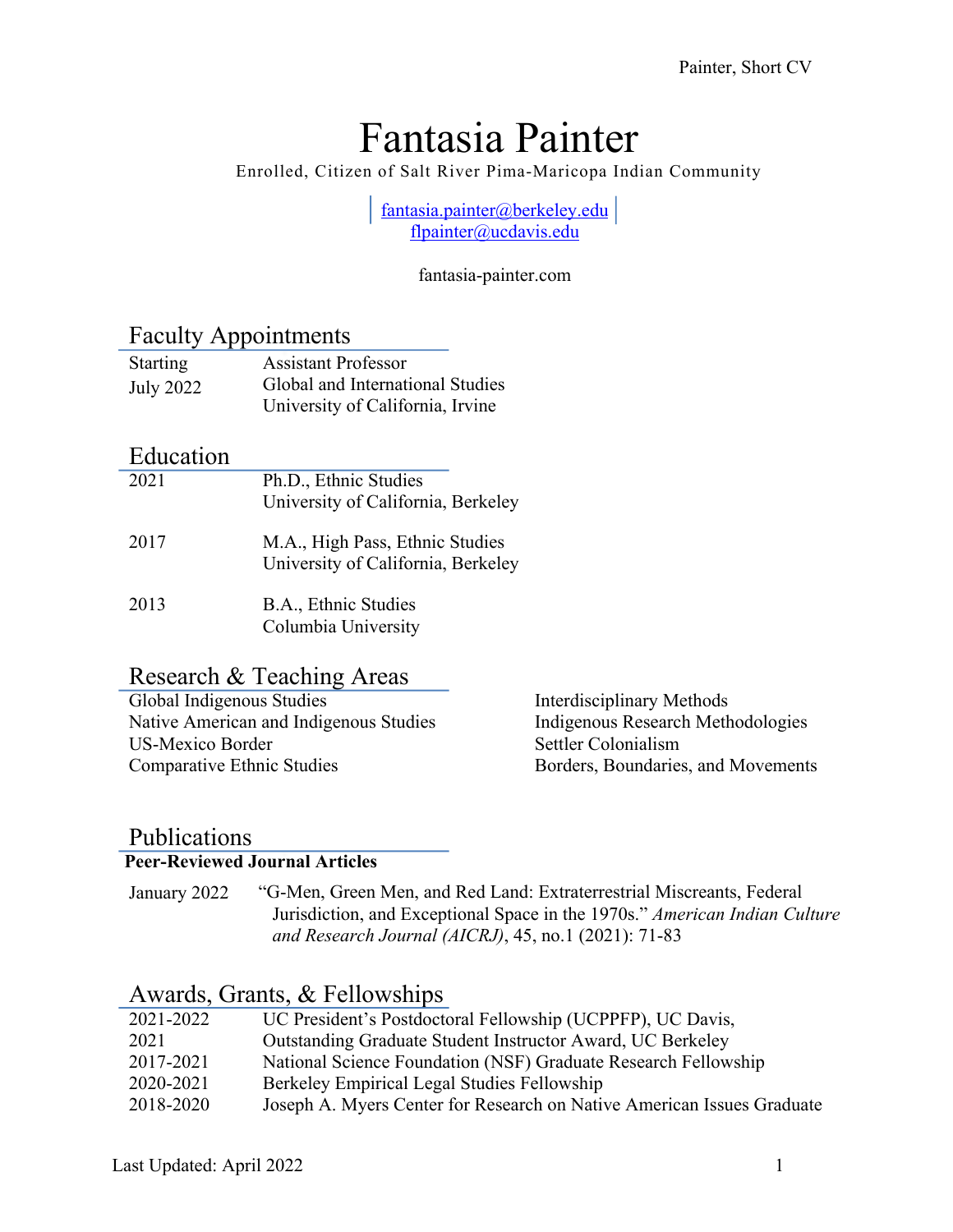|           | Fellowship                                                 |
|-----------|------------------------------------------------------------|
| 2018      | Center for Race and Gender Research Grant                  |
| 2018      | Native American Studies Dissertation Summer Research Grant |
| 2015-2020 | Chancellor's Fellowship for Doctoral Study, UC Berkeley    |

| <b>Invited</b> |                                                                                                                                                                                                                                                                    |
|----------------|--------------------------------------------------------------------------------------------------------------------------------------------------------------------------------------------------------------------------------------------------------------------|
|                | <b>Off Campus</b>                                                                                                                                                                                                                                                  |
| 2022           | "Unsettling Borders: Indigenous Land as Intervention & Analytic" Center for<br>Race and Gender. UC Berkeley April 21, 2022.                                                                                                                                        |
| 2020           | "Borders, (Ill)legality, & Land: Global Studies, Indigenous Methodologies."<br>Global and International Studies. UC Irvine. December 16, 2020.                                                                                                                     |
| 2019           | "Land and Landscape: Indigenous Life, Border-Crosser Death, and US<br>Militarization at the Border." Native/Immigrant/Refugee Symposium.<br>University of Bergen. Bergen, Norway. August 27, 2019.                                                                 |
| 2014           | "The Pedagogy of Genocide: Building Curricula on Native History." Facing<br>History and Ourselves. New York, NY.                                                                                                                                                   |
|                | <b>On Campus</b>                                                                                                                                                                                                                                                   |
| 2022           | "Deserting: Making Nations out of Land" UC President's Postdoctoral Fellows<br>Retreat, April 22, 2022.                                                                                                                                                            |
| 2022           | "Now Get Me if You Can:' Indigenous Law(lessness), Ceremony, and the<br>Making of Nations in the U.S.-Mexico Borderlands." History Colloquium.<br>UC Davis. February 15, 2022 (Zoom).                                                                              |
| 2021           | "Made for Your Benefit": Prohibition, Protection, and Refusal on Tohono<br>O'odham, 1912-1933." Subordination and Resistance: Policing Morality Past<br>and Present. Institute for the Study of Societal Issues, UC Berkeley. February<br>24, 2021 (Zoom).         |
| 2020           | "The Politics of Hasan (Saguaro Cactus): Land and Landscape in the Sonoran<br>Desert and at the US Mexico Border." Native/Immigrant/Refugee:<br>Movements Across Contested Grounds Symposium. Center for Race and<br>Gender. March 19, 2020 (Cancelled, Covid 19). |
| Conference     |                                                                                                                                                                                                                                                                    |
| 2021           | "Our Constitution Makes Provisions for All These Things:" Indigenous<br>Sovereignty Across International Borders in the Early 20 <sup>th</sup> century. Western<br>Historical Association (WHA). Portland, OR. October 27-30, 2021<br>(Cancelled, Covid 19).       |
| 2021           | "Roundtable: Indigeneity and Socio-Legal Studies Futures and Challenges."<br>Law and Society Association. (Virtual) Zoom May 29, 2021                                                                                                                              |
| 2020           | "Contested Poetic Landscapes: Indigenous people, border crossers, and border<br>patrol on O'odham Jeved (Land)." Native American Literature Symposium<br>(NALS). April 2, 2020 (Cancelled, Covid 19).                                                              |
| 2019           | "Border Networks & Rhizomatic Cities: Tucson, Arizona and its Fight Against<br>'The Wall."" Society for American City and Regional Planning History<br>(SACRPH). Arlington, VA. October 31, 2019.                                                                  |